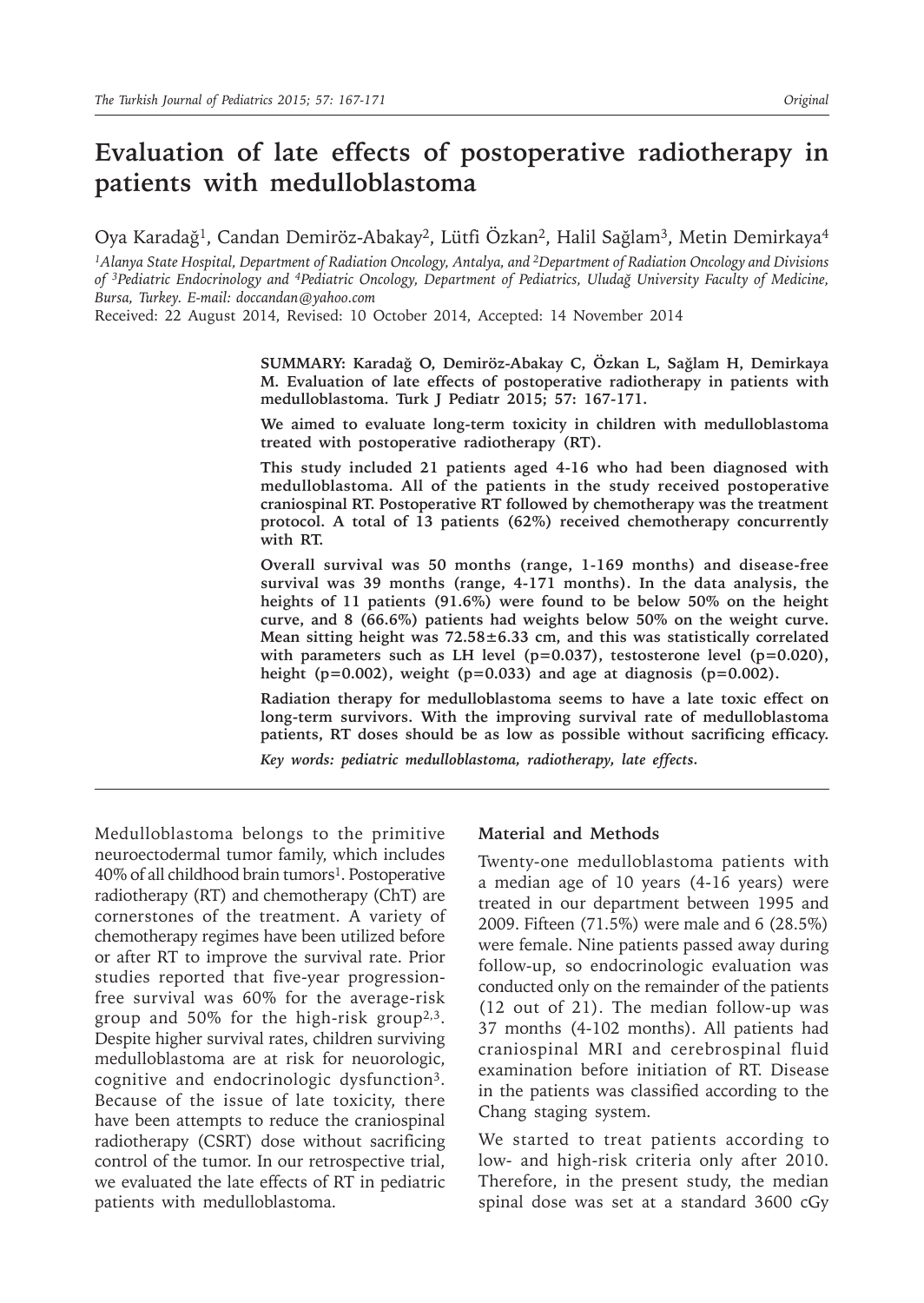(range, 3150-4450 cGy), and cranial dose with tumor boost was 5400 cGy (range, 4500-5940 cGy) with 150-180 cGy/fraction. While all of the patients received postoperative RT followed by chemotherapy (ChT), 13 patients (62%) also received concurrent ChT (vincristine). The most frequently performed adjuvant ChT protocols were vincristine and carboplatin etoposide; carboplatin etoposide-altering vincristine cyclophosphamide; and vincristine, CCNU, procarbazine and prednisolone. Patients were followed up monthly by physical examination and monitored for any recurrence. Craniospinal MRI was performed every 6 months after completing RT. Surviving patients were seen by the same pediatric endocrinologist only at the time of analysis. Penile length, testis volume, weight, height, obesity, axillary and pubic hair growth, telarche, hypothyroidism and hormone levels were evaluated and compared to standard parameters. Height, weight and penile length analyses were conducted based on the Turkish standard percentile curves. The Tanner classification was used for axillary and pubic hair growth. The effects of various parameters on treatment results were also investigated.

Independent groups were compared with each other using the Mann–Whitney U test. Pearson's chi-square/Fisher exact tests were performed to analyze the relationships among the variables. Kaplan–Meier lifetime estimates and the log rank test were used in comparing the groups. The *p*-value was set at 0.05.

### **Results**

Subtotal resection was achieved in 12 patients (57%) and total resection was achieved in 9 patients (43%). Seventeen of 21 patients were diagnosed with classic medulloblastoma, 3 were desmoplastic and 1 was anaplastic variant. Complete and partial responses were obtained in 15 (71%) and 2 (10%) children, respectively, after postoperative RT. Response data for the rest of the patients could not be obtained. Tumor recurrence was observed in 4 patients (19.1%); all of them had to be treated with re-irradiation (1 with the Gamma Knife and 3 with external RT). A total of 9 patients (43%) were lost to follow-up. Five of them died due to the disease. Patient and treatment characteristics are displayed in Table I.

The five-year overall survival (OS) rate was

52%, and the disease-free survival (DFS) rate was 44% using the lifetime table. Sex, age at diagnosis, cerebrospinal fluid (CSF) involvement, preoperative tumor size, concurrent chemotherapy (ChT) administration, tumor stage and RT dose did not have any effect on OS or DFS. Complete response was the only statistically significant factor for both OS and DFS ( $p=0.012$  and  $p=0.000$ , respectively). None of the patients had treatment for secondary malignancy or hematologic toxicity in the follow-up period.

In the analysis, a strong relationship was found between preoperative tumor size (<4 cm versus  $\geq$ 4 cm) and advanced M stage (p=0.039). Concurrent ChT, T stage and RT dose did not

**Table I.** Patient and Treatment Characteristics

| Characteristics                                  | $n \ (\%)$                                 |
|--------------------------------------------------|--------------------------------------------|
| Male                                             | 15 (71.5%)                                 |
| Female                                           | $6(28.5\%)$                                |
| Medulloblastoma                                  | 17 (81%)                                   |
| Anaplastic                                       | $1(4.8\%)$                                 |
| Desmoplastic                                     | 3 $(14.2\%)$                               |
| Subtototal resection                             | 12 (57%)                                   |
| Total resection                                  | 9(43%)                                     |
| Intracranial shunt                               | 17 (81%)                                   |
| $^{+}$                                           | 4 (19%)                                    |
| Tumor size<br>$<$ 4 cm<br>$\geq$ 4 cm<br>Unknown | 3 $(14.2\%)$<br>15 (71.6%)<br>3 $(14.2\%)$ |
| T <sub>2</sub>                                   | 8(38%)                                     |
| T <sub>3</sub> a                                 | 6(28.5%)                                   |
| T3b                                              | 3 $(14.2\%)$                               |
| T4                                               | $4(19.3\%)$                                |
| M <sub>0</sub>                                   | 14 (66.7%)                                 |
| M1                                               | 4 $(19.1\%)$                               |
| M2                                               | $0(0\%)$                                   |
| M3                                               | 3 $(14.2\%)$                               |
| Complete response                                | 15 (71%)                                   |
| Stable disease                                   | 2 $(10\%)$                                 |
| Partial response                                 | 4 $(9\%)$                                  |
| Recurrence                                       | $4(19\%)$                                  |
| $^+$                                             | 17 (81%)                                   |
| Died: from disease                               | $5(55.5\%)$                                |
| from other causes                                | 4 (44.5%)                                  |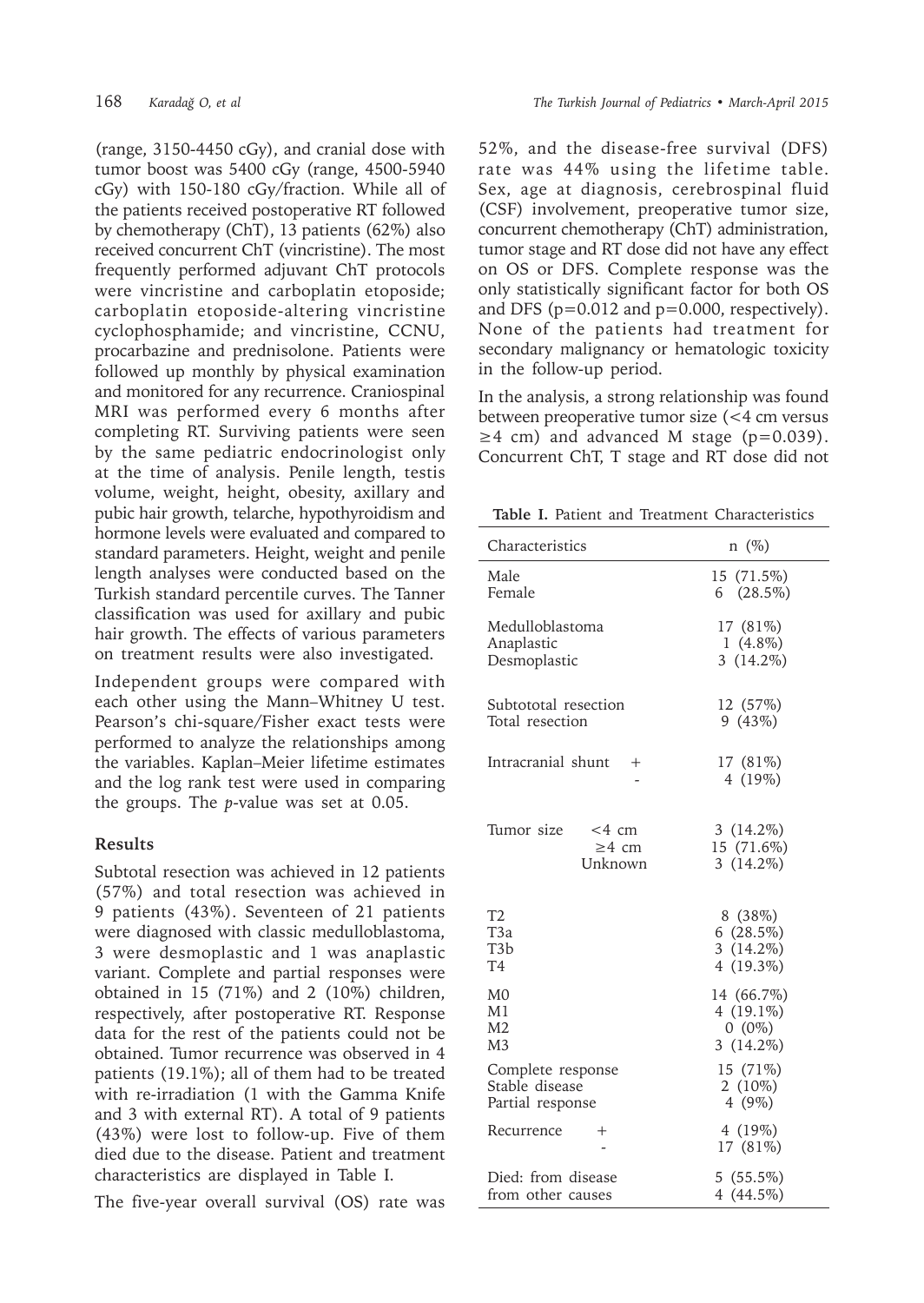have any influence on M stage. Also, we did not observe any impact of concurrent ChT, T stage, M stage, or tumor size on recurrence.

Late toxicity could be evaluated only in the surviving 12 patients (4 female, 8 male). Mean age of the living patients was 10 years (7-19 years) at the time of evaluation. Pubertal status was assessed clinically according to Tanner classification. Patients had their weight and height documented on standardized growth charts adapted on the basis of the Turkish standard percentile curves. The heights of 11 patients (91.6%) were below 50% on the height curve, and 8 patients (66.6%) had a weight below 50% on the weight curve. None of the male patients had gynecomastia. In the male patients, the median testis volume was 5.5 ml (range, 3-10 ml); median penile length was 5.8 cm (range, 3.5-10 cm). Seven patients (87.5%) had a penile length below 50% on the standard curve. The entire group was also analyzed for axillary and pubic hair growth, obesity and hypothyroidism (1992 WHO goiter classification) (Table II).

In the analysis, various hormone tests, whose results might be affected by RT, were evaluated. We found the median insulin-like growth factor (IGF-1) measurement to be 198 ng/ml (48-632 ng/ml); free (f) T4, 1.01 ng/dl (0.89-1.54 ng/ dl); total (t) T4, 6.61 mg/dl (5.34-11.35 mg/ dl); follicle stimulating hormone (FSH), 7.29 mIU/ml (1.31-37.74 mIU/ml); and luteinizing hormone (LH), 3.56 mIU/ml (0.09-8.33 mIU/ ml). IGF-1 levels were low in 11 (91.6%) of the surviving patients. A significant positive

correlation was seen between IGF-1 and fT4, tT4, FSH and LH levels  $(p=0.033, p=0.0030, p=0.0030, p=0.0030, p=0.0030, p=0.0030, p=0.0030, p=0.0030, p=0.0030, p=0.0030, p=0.0030, p=0.0030, p=0.0030, p=0.0030, p=0.0030, p=0.0030, p=0.0030, p=0.0030, p=0.0030, p=0.0030, p=0.0030, p=0.0030,$ p=0.001, p=0.041, respectively).

Mean sitting height was  $72.58 \pm 6.33$  cm; this was statistically correlated with parameters such as LH level (p=0.037), testosterone level  $(p=0.020)$ , height  $(p=0.002)$ , weight  $(p=0.033)$  and age at diagnosis  $(p=0.002)$ .

Axillary hair growth was found to be significantly related to FSH and LH levels (p=0.031 and 0.008, respectively); pubic hair growth was found to correlate with LH level and height (p=0.012 and 0.038, respectively). We also found a significant relationship between hypothyroidism and younger age at diagnosis  $(p=0.040)$ .

## **Discussion**

The overall survival rate is known to be about 60% in pediatric medulloblastoma patients. When stratified into risk groups, this rate has been reported as 65-80% in the low-risk group, as opposed to 30-55% in the highrisk group4,5. A French Society of Pediatric Oncology study found 5-year OS to be 73.8% and DFS to be 64.8% in low-risk patients who received chemotherapy followed by low-dose RT<sup>6</sup>. Similarly, Taylor et al<sup>5</sup>. demonstrated that DFS outcomes were improved by preradiation chemotherapy. On the other hand, there have also been multiple studies that did not show postoperative chemotherapy before RT to have a beneficial impact on DFS4,7, 8. In our department, we started to treat patients according to low- and high-risk criteria only

| <b>Table II.</b> Endocrimologic Evaluation after Postoperative KT |              |                           |              |
|-------------------------------------------------------------------|--------------|---------------------------|--------------|
| Characteristics                                                   |              | Characteristics           |              |
| Obesity<br>$+$                                                    | 2 $(16.6\%)$ | Gynecomastia<br>$^{+}$    | $0(0\%)$     |
| -                                                                 | $8(66.6\%)$  |                           | 8 (100%)     |
| Axillary hair growth                                              |              | Pubic hair growth         |              |
| Stage 1                                                           | $5(41.6\%)$  | Stage 1                   | 2 $(16.6\%)$ |
| Stage 2                                                           | 5(25%)       | Stage 2                   | $4(33.3\%)$  |
| Stage 3                                                           | $1(8.3\%)$   | Stage 3                   | 2 $(16.6\%)$ |
| Stage 4                                                           | 2 $(16.6\%)$ | Stage 4                   | 3 $(25%)$    |
| Stage 5<br>Telarche                                               | $1(8.3\%)$   | Stage 5<br>Hypothyroidism | $1(8.3\%)$   |
| Stage 3                                                           | 1 $(25%)$    | Stage 1                   | $1(8.3\%)$   |
| Stage 4                                                           | 3(75%)       | Stage 2                   | $1(8.3\%)$   |
|                                                                   |              |                           |              |

**Table II.** Endocrinologic Evaluation after Postoperative RT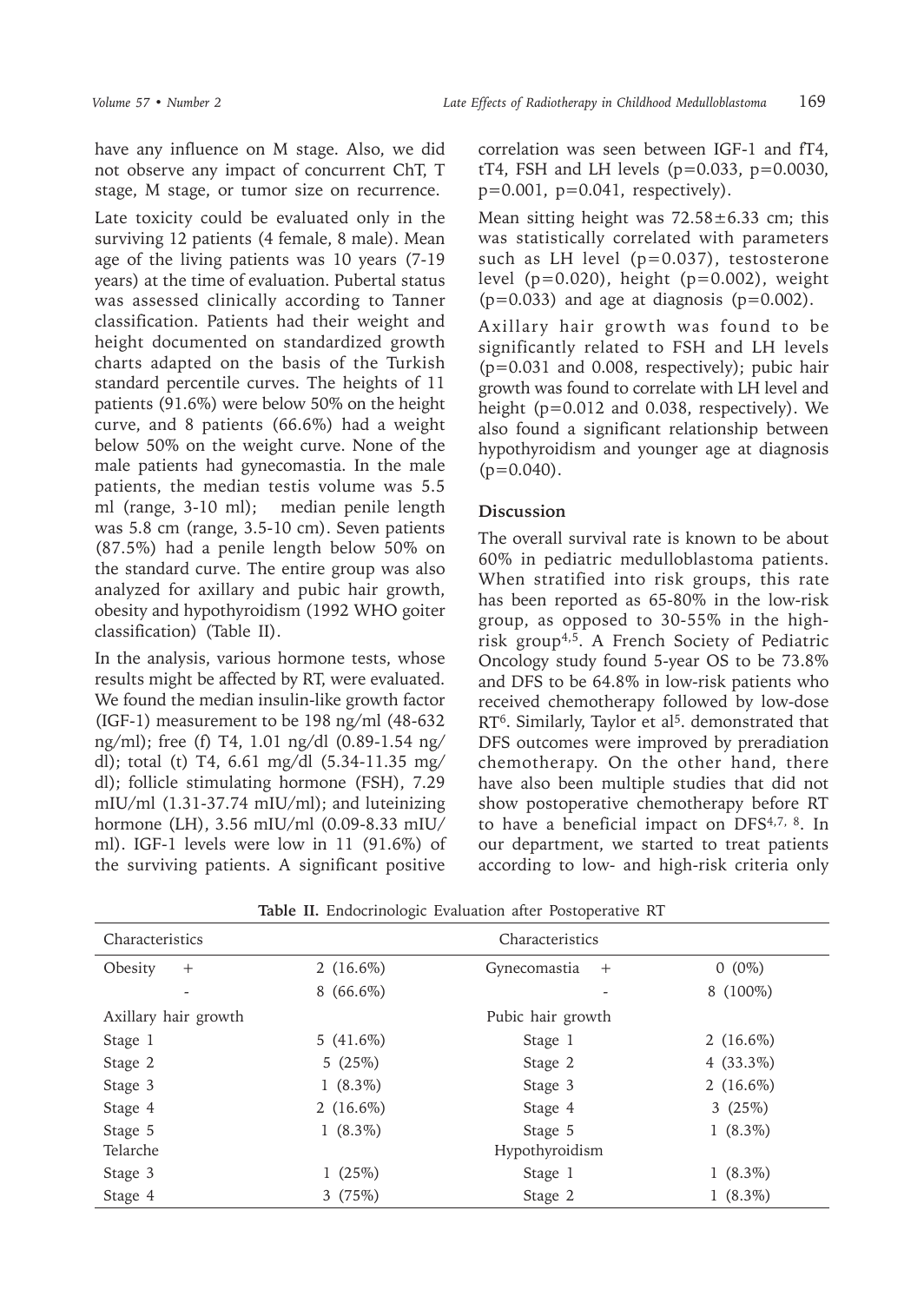after 2010; thus, all of the patients in the study were treated with a standard dose of radiation. Five-year OS was 33% (median, 50 months) and DFS was 24% (median, 39 months). Our low survival rates could be related to the number of patients who died due to the disease.

Radiation has long-term effects on the hypothalamus and pituitary gland, both of which regulate hormones that are important for body functions and growth. Wellknown late effects of CSRT in survivors are endocrine dysfunction, growth retardation and neurocognitive impairment. Ribi et al.9 reported 61% of treated patients to have endocrinologic deficits, 76% to have neurological complications and 72% to have problems in school. Growth hormone (GH) and thyroid hormone deficiencies following RT were the most common disorders reported in the literature<sup>10-13</sup>. Growth hormone deficiency was seen especially at high radiation doses, that is, doses  $>18Gy^{14}$ . On the same principle, the Pediatric Oncology Group suggested that a CSRT dose  $≤24$  Gy would effectively protect children from neurocognitive dysfunction<sup>15</sup>.

Although IGF-1 and IGBF-3 levels were found to be predictive for idiopathic GH deficiency, there was no strong diagnostic value for postradiotherapy status<sup>16-19</sup>. In contrast, a study by Adan et al.14 found lower IGF levels to be related to cranial irradiation. The authors also noted that IGF-1 levels were affirmatively correlated with GH peaks, thus suggesting that IGF-1 blood concentration may be useful in monitoring residual GH secretion. In our study, we observed low IGF-1 levels in 11 (91.6%) of the surviving patients. Positive correlations were found between the levels of IGF-1 and other pituitary hormones such as LH, FSH and PL.

As a result of GH deficiencies, below-average sitting height and short stature are the most frequent physical problems noted following CSRT. It has been reported that RT administered to the spinal cord, especially at a young age, causes disproportionate growth<sup>20,21</sup>. Another study, by Wu et al.<sup>22</sup>, demonstrated a substantially adverse effect of CSRT and CT on linear growth and sitting height, and suggested recombinant GH treatment as a way to partially offset this effect. In the current study, mean sitting height was  $72.58 \pm 6.33$ 

cm. The heights of 11 (92.5%) patients were below the 50th percentile on the height curve, while 8 patients (66.6%) had weights below the 50th percentile on the weight curve.

Another important dysfunction is hypothyroidism, with an 8-60% rate of occurrence after RT10,13,23. Even though this problem is primarily related to thyroid irradiation during treatment, hypothalamic hypothyroidism is another known issue. In a comparison of low-dose and high-dose CSRT, no differences were found in terms of thyroid dysfunction<sup>23</sup>. However, a clear association between hyperfractionated RT and a lower risk of thyroid toxicity has been identified and reported by some authors<sup>13,24,25</sup>.

As a result, endocrine and growth dysfunctions occurred after CSRT, but the results did not differ by age or sex in our study. The most commonly seen late effect of treatment was short stature and decreased sitting height due to GH inhibition and spinal RT. As we stated previously, GH levels showed a statistically positive correlation with sex hormones (FSH, LH) and PL.

The main limitation of this study was that the patients generally had neither pretreatment hormone records nor examination by a pediatric endocrinologist. Since this is a very small group of patients treated with standard-dose CSRT, compared to other such groups in the literature, the results should be interpreted as a single-center study finding. With improving survival, the impact of long-term treatmentrelated morbidity and mortality increases; hence, RT doses should be as low as possible without sacrificing efficacy.

### **REFERENCES**

- 1. Sirachainan N, Nuchprayoon I, Thanarattanakorn P, et al. Outcome of medulloblastoma in children treated with reduced-dose radiation therapy plus adjuvant chemotherapy. J Clin Neurosci 2011; 18: 515-519.
- 2. Bouffet E, Gentet JC, Doz F, et al. Metastatic medulloblastoma: the experience of the French Cooperative M7 Group. Eur J Cancer 1994; 30: 1478- 1483.
- 3. Packer RJ, Gajjar A, Vezina G, et al. Phase III study of craniospinal radiation therapy followed by adjuvant chemotherapy for newly diagnosed average-risk medulloblastoma. J Clin Oncol 2006; 24: 4202-4208.